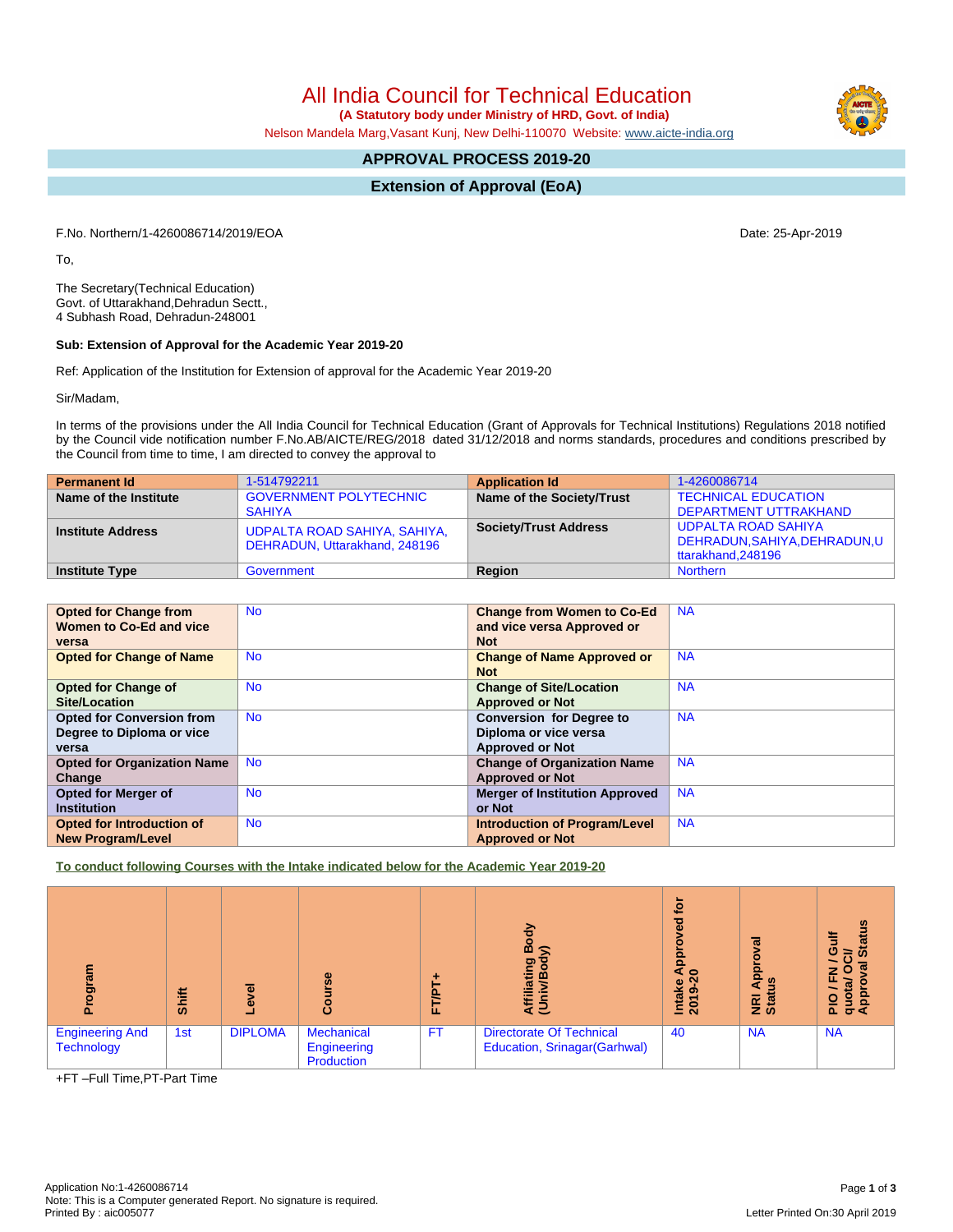| <b>Deficiencies Noted based on Self Disclosure</b>                                                                 |                   |  |  |  |
|--------------------------------------------------------------------------------------------------------------------|-------------------|--|--|--|
| <b>Particulars</b>                                                                                                 | <b>Deficiency</b> |  |  |  |
| <b>Other Details Deficiency</b>                                                                                    |                   |  |  |  |
| Fees to be charged, Reservation policy, Admission policy and Document retention policy are uploaded in Institute's | Yes               |  |  |  |
| Website?                                                                                                           |                   |  |  |  |
|                                                                                                                    |                   |  |  |  |
| <b>Other Facilities Deficiency</b>                                                                                 |                   |  |  |  |
| General Insurance                                                                                                  | Yes               |  |  |  |
| Provision to watch MOOCS courses-Swayam                                                                            | Yes               |  |  |  |
| Food Safety and Standards                                                                                          | Yes               |  |  |  |
| Internal Quality Assurance Cell                                                                                    | Yes               |  |  |  |
| <b>Examination Reforms</b>                                                                                         | Yes               |  |  |  |
| Atleast 5 MoUs with industries                                                                                     | Yes               |  |  |  |
| <b>Administrative Area Deficiency</b>                                                                              |                   |  |  |  |
| Principal / Director Office                                                                                        | Yes               |  |  |  |
| Office All Inclusive                                                                                               | Yes               |  |  |  |
| Security                                                                                                           | Yes               |  |  |  |
| Pantry for Staff/Faculty                                                                                           | Yes               |  |  |  |
| <b>Exam Control Office</b>                                                                                         | Yes               |  |  |  |
| <b>Training Placement Office</b>                                                                                   | Yes               |  |  |  |
| <b>Amenities Area Deficiency</b>                                                                                   |                   |  |  |  |
| Boys Common Room                                                                                                   | Yes               |  |  |  |
| Girls Common Room                                                                                                  | Yes               |  |  |  |
| Cafeteria                                                                                                          | Yes               |  |  |  |
| First aid cum Sick Room                                                                                            | Yes               |  |  |  |
| <b>Computational Facilities</b>                                                                                    |                   |  |  |  |
| Internet Bandwidth                                                                                                 | Yes               |  |  |  |
| <b>Instructional Area Common Facilities</b>                                                                        |                   |  |  |  |
| <b>Computer Center</b>                                                                                             | Yes               |  |  |  |
| Library & Reading Room                                                                                             | Yes               |  |  |  |
| Language Laboratory                                                                                                | Yes               |  |  |  |
| Instructional Area- ENGINEERING AND TECHNOLOGY-Diploma                                                             |                   |  |  |  |
| <b>ClassRooms</b>                                                                                                  | Yes               |  |  |  |
| Laboratories                                                                                                       | Yes               |  |  |  |
| Additional Workshop/Labs                                                                                           | Yes               |  |  |  |
| Workshops - Basic                                                                                                  | Yes               |  |  |  |
| <b>Drawing Halls</b>                                                                                               | Yes               |  |  |  |
| Seminar Hall                                                                                                       | Yes               |  |  |  |
|                                                                                                                    |                   |  |  |  |

**\***Please refer Deficiency Report for details

**GOVERNMENT POLYTECHNIC SAHIYA** is hereby informed to submit the compliance of the deficiencies mentioned above to the Regional Office within a period of **6 months** from the date of issuance of this letter failing which the council shall initiate strict action as defined in Approval Process Handbook 2019-20 during the subsequent Academic Year.

In case of any differences in content in this Computer generated Extension of Approval Letter, the content/information as approved by the Executive Council / General Council as available on the record of AICTE shall be final and binding.

Strict compliance of Anti-Ragging Regulation: - Approval is subject to strict compliance of provisions made in AICTE Regulation notified vide F. No. 37- 3/Legal/AICTE/2009 dated July 1, 2009 for Prevention and Prohibition of Ragging in Technical Institutions. In case Institution fails to take adequate steps to Prevent Ragging or fails to act in accordance with AICTE Regulation or fails to punish perpetrators or incidents of Ragging, it will be liable to take any action as defined under clause 9(4) of the said Regulation.

## **It is mandatory to comply all the essential requirements as given in APH 2019-20(appendix 6)**

NOTE: If the State Government / UT / DTE / DME has a reservation policy for admission in Technical Education Institutes and the same is applicable to Private & Self-financing Technical Institutions, then the State Government / UT/ DTE / DME shall ensure that 10 % of Reservation for EWS would be operational from the Academic year 2019-20 without affecting the percentage reservations of SC/ST/OBC/General . However, this would not be applicable in the case of Minority Institutions referred to the clause (1) of Article 30 of **Constitution of India.**